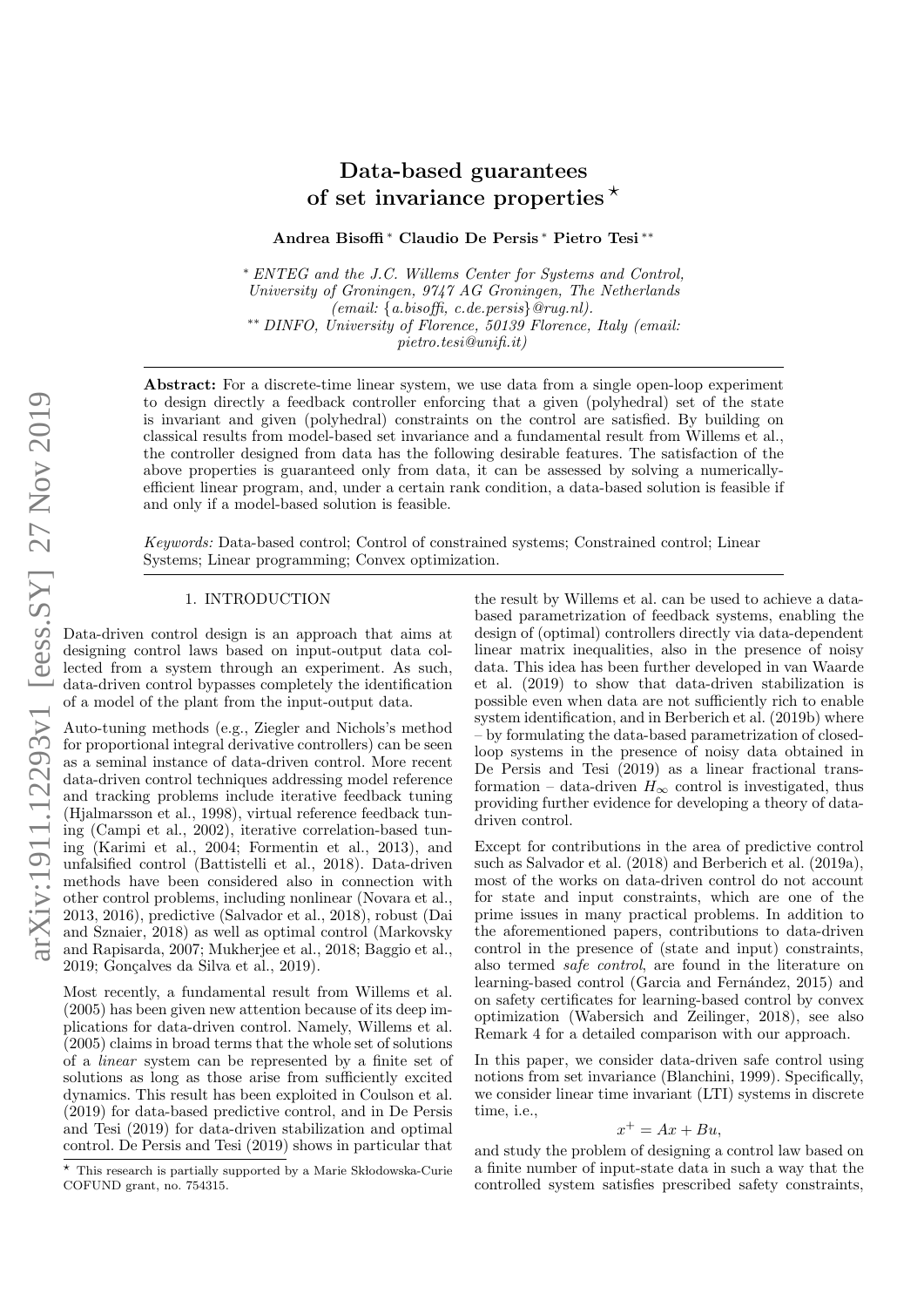characterized in terms of set invariance and  $\lambda$ -contractivity (recalled in Definitions 2 and 3).

Set invariance is a dynamical property in its own right, and it is quite relevant as it translates the notion of safety, i.e., if the system has initial state in this (safe) set, its solutions will not leave the set. Invariance is a dynamical property that is less conservative than asymptotic stability (e.g., for continuous-time dynamical systems, invariance of a set is essentially equivalent to the fact that at each point of the boundary of the set, the vector field is included in the tangent cone to the set by the classical result in Nagumo (1942)), but arguably as essential in practical settings. Ellipsoidal and polyhedral sets are common choices in the study of invariance properties, with the former being the level sets of classical quadratic Lyapunov functions for linear systems. The complexity in the representation of an ellipsoidal set contained in  $\mathbb{R}^{\nu}$  is given by  $\nu$ , whereas that of a polyhedral set can be arbitrarily high, e.g., due to an arbitrarily high number of planes or vertices defining the polyhedral set. On the other hand, ellipsoidal sets cannot arbitrarily approximate any convex and compact set, whereas polyhedral sets can (see the discussion in (Blanchini and Miani, 2008, p. 110)). For this reason, we consider here polyhedral sets.

Controlled invariance of polyhedral sets for discrete-time linear systems has been thoroughly investigated in the late 80's assuming exact knowledge of the matrices A and B above, and key results were given (Gutman and Cwikel, 1986; Vassilaki et al., 1988; Blanchini, 1990). These results consider, among others, the presence of disturbances on the state equation and parametric uncertainties in the dynamical matrices. We refer the reader to the comprehensive survey Blanchini (1999) and the monograph Blanchini and Miani (2008) for an overview of these results.

Building on the notions of invariance and  $\lambda$ -contractivity, we show that the problem of designing safe controllers directly from data can be cast as a *linear program*, which can thus be efficiently solved. Further, as in Vassilaki et al. (1988); Blanchini (1990), the solution takes the form of a state-feedback gain, which avoids to iteratively solving an online optimization problem as in receding-horizon predictive control and learning-based methods. On the other hand, in this paper we do not investigate optimality features of the safe controller.

The paper is organized as follows. Section 2 introduces the problem of interest along with some preliminaries on set invariance. The main results are given in Section 3, while Section 4 provides a preliminary result in the case of noisy data. A numerical example is discussed in Section 5, and Section 6 provides concluding remarks.

**Notation.**  $\mathbb{Z}$ ,  $\mathbb{N}$ , and  $\mathbb{R}$  denote the sets of integers, of nonnegative integers, and of real numbers. For  $n \in \mathbb{N}$ ,  $\mathbb{N}_n := \{1, \ldots, n\}.$  For column vectors  $x_1 \in \mathbb{R}^{d_1}, \ldots,$  $x_m^{\cdots} \in \mathbb{R}^{d_m}$ , the notation  $(x_1, \ldots, x_m)$  is equivalent to  $[x_1^{\top} \dots x_m^{\top}]^{\top}$ . The  $n \times n$  identity matrix is denoted by  $I_n$ . The vector 1 denotes the vector of all ones of appropriate dimension, i.e.,  $\mathbf{1} := (1, \ldots, 1)$ . Given two  $n \times m$  matrices A and  $B, A \geq 0$  indicates that each entry of A is nonnegative, and  $A \geq B$  is equivalent to  $A - B \geq 0$ . For a polyhedron  $\mathcal{A}$ , vert  $\mathcal{A}$  is the set of its vertices. Given a set  $\mathcal{A}$  and a scalar  $\mu > 0$ ,  $\mu \mathcal{A} := \{ \mu x : x \in \mathcal{A} \}.$ 

## 2. PROBLEM STATEMENT AND PRELIMINARIES

In this section we give our problem statement and present essential preliminaries on set invariance.

#### 2.1 Problem statement

We consider discrete-time linear time invariant (LTI) systems

$$
x^+ = Ax + Bu,\tag{1}
$$

with state  $x \in \mathbb{R}^n$  and input  $u \in \mathbb{R}^m$ . Before we introduce our sets of interest, we need the next notion.

Definition 1. (Blanchini and Miani, 2008, Def. 3.10) A C-set is a convex and compact subset of  $\mathbb{R}^{\nu}$  including the origin as an interior point.

The first set of interest is the set  $S$  relative to the state x, which is based on a matrix  $S \in \mathbb{R}^{n_s \times n}$  with rows  $S^{(i)}$ ,  $i = 1, \ldots, n_s$ . The set S is a polyhedral C-set represented through S as

$$
S := \{x \in \mathbb{R}^n : Sx \le 1\}
$$
  
=  $\{x \in \mathbb{R}^n : S^{(i)}x \le 1, i = 1, ..., n_s\}.$  (2)

The second set of interest is the set  $\mathcal U$  relative to the input u, which is based on a matrix  $U \in \mathbb{R}^{n_u \times m}$  with rows  $U^{(i)}$ ,  $i = 1, ..., n_u$ . The set  $\mathcal U$  is a polyhedral convex set (including the origin as an interior point) represented through U as

$$
\mathcal{U} := \{ u \in \mathbb{R}^m : \mathrm{U}u \le 1 \} = \{ u \in \mathbb{R}^m : \mathrm{U}^{(i)}u \le 1, i = 1, \dots, n_u \}.
$$
 (3)

We would like to impose that the state  $x$  remains confined in the set S, while input u is constrained in the set  $U$ . To this end, we introduce the next notion of (controlled) invariance.

Definition 2. (Blanchini and Miani, 2008, Defs. 4.1, 4.4) A set  $\mathcal{S} \subset \mathbb{R}^n$  is invariant for

$$
x^+ = Fx \tag{4}
$$

if each solution to (4) with initial condition  $x(0) \in S$  is such that  $x(t) \in S$  for all  $t \geq 0$ . A set  $S \subset \mathbb{R}^n$  is controlled invariant for

$$
x^+ = Ax + Bu \tag{5}
$$

if there exists a control function  $u: \mathcal{S} \to \mathbb{R}^m$  such that for each  $x(0) \in S$ , the corresponding solution to (5) satisfies  $x(t) \in S$  for all  $t \geq 0$ .

We would like to impose that  $S$  is invariant and u satisfies the constraints given by  $U$  without the knowledge of the matrices  $A$  and  $B$ , by relying only on a number of data samples collected from the system. Specifically, we make an experiment on the system by applying a sequence  $u_d(0), \ldots, u_d(T-1)$  of inputs and measuring the corresponding values  $x_d(0), \ldots, x_d(T)$  of the state response, where the subscript d emphasizes that these are data. Following the notation in De Persis and Tesi (2019), we organize these data as

$$
U_{0,T} := [u_d(0) \dots u_d(T-1)] \tag{6a}
$$

$$
X_{0,T} := [x_d(0) \dots x_d(T-1)] \tag{6b}
$$

$$
X_{1,T} := [x_d(1) \dots x_d(T)]. \tag{6c}
$$

We can now state the problem of interest.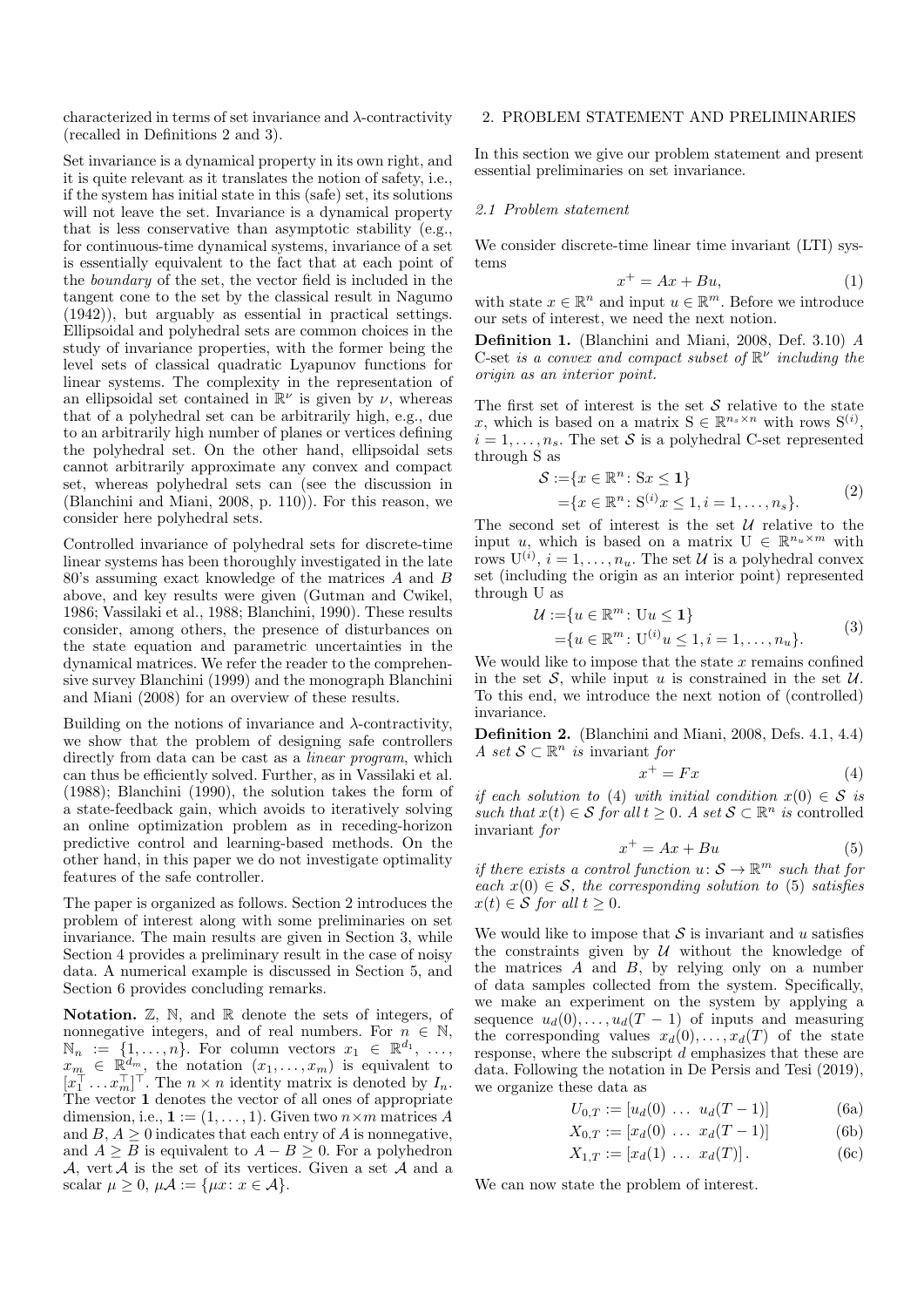**Problem 1.** Given a polyhedral C-set  $S$  as in (2) and a polyhedral convex set  $U$  as in (3), find a state-feedback law  $u = Kx$ , with gain matrix K based only on the data in  $(6)$ , that guarantees that S is invariant, the origin is asymptotically stable, and the control input  $u = Kx$  always belongs to U.

For brevity, we say in the following that  $S$  is *admissible* for U if for each  $x \in \mathcal{S}$ , we have  $Kx \in \mathcal{U}$  (for some matrix  $K$ ).

## 2.2 Preliminaries on (model-based) set invariance

In Problem 1, we ask that  $S$  is invariant and the origin is asymptotically stable. These two properties can be embedded in the notion of  $\lambda$ -contractivity defined next.

Definition 3. (Blanchini and Miani, 2008, Def. 4.19) A C-set  $S$  is  $\lambda$ -contractive for

$$
x^+ = Fx \tag{7}
$$

if for some 
$$
\lambda \in [0,1)
$$
, for each  $x \in \mathcal{S}$ 

$$
\inf \{ \lambda' \ge 0 \colon Fx \in \lambda' \mathcal{S} \} \le \lambda. \tag{8}
$$

A C-set  $S$  is  $\lambda$ -contractive for

$$
x^+ = Ax + Bu \tag{9}
$$

if for some  $\lambda \in [0,1)$ , there exists a control function  $u: \mathcal{S} \to \mathbb{R}^m$  such that for each  $x \in \mathcal{S}$ 

$$
\inf \{ \lambda' \ge 0 \colon Ax + Bu(x) \in \lambda' \mathcal{S} \} \le \lambda. \tag{10}
$$

Note that if we allow  $\lambda = 1$  in Definition 3, we recover invariance and controlled invariance of Definition 2 as a special case. We recall the next result on  $\lambda$ -contractivity.

Fact 1. (Blanchini and Miani, 2008, Thm. 4.43) Given a system

$$
x^+ = Fx \tag{11}
$$

and a polyhedral C-set S of the form (2) with  $S \in \mathbb{R}^{n_s \times n}$ , the set  $S$  is  $\lambda$ -contractive for (11) if and only if there exists a matrix  $P \geq 0$  such that

$$
P1 \le \lambda 1,\tag{12}
$$

$$
PS = SF.
$$
 (13)

We have the next relationship between  $\lambda$ -contractivity and asymptotic stability.

Fact 2. (Blanchini and Miani, 2008, Cor. 4.52) Given a system  $x^+ = Fx$ , there exists a polyhedral C-set which is  $\lambda$ -contractive if and only if all the eigenvalues of F have modulus less or equal to  $\lambda$  and all the eigenvalues for which the equality holds have phases that are rational multiples of  $\pi^{-1}$ .

Some comments on Fact 2 are relevant for the sequel and are stated in the next remarks.

Remark 1. As a consequence of Fact 2, if a polyhedral C-set  $S$  is  $\lambda$ -contractive, then the origin (contained in the interior of  $S$  by Definition 1) is asymptotically stable. Instead of imposing that  $S$  is invariant and the origin is asymptotically stable in Problem 1, we impose in the sequel that S is  $\lambda$ -contractive. Invariance of  $\mathcal{S}$  ( $\lambda = 1$ ) is equivalent to marginal stability of the origin along with certain conditions on the eigenvalues with unitary modulus

(Blanchini and Miani, 2008, Thm. 4.50), and does not guarantee asymptotic stability of the origin as required by Problem 1. Hence imposing  $\lambda < 1$  is convenient to have asymptotic stability of the origin.

**Remark 2.** For state-feedback control laws  $u = Kx$  as in Problem 1, controllability of the pair  $(A, B)$  implies that the closed-loop eigenvalues of  $A + BK$  can be assigned to satisfy the necessary and sufficient condition in Fact 2, hence there exists a polyhedral C-set which is  $\lambda$ -contractive for  $A + BK$ .

## 3. DATA-BASED DESIGN AND GUARANTEES FOR λ-CONTRACTIVITY

We now present our data-based solution to Problem 1. By the foregoing considerations, we address this problem in the context of  $\lambda$ -contractivity.

Given system  $(1)$ , S, U and u as in Problem 1 and level of contractivity  $\lambda \in [0, 1)$ , we have that S is  $\lambda$ -contractive for  $x^+ = (A + BK)x$  and admissible for U if and only if there exist decision variables K and  $P \geq 0$  such that

$$
P1 \le \lambda 1\tag{14a}
$$

$$
PS = S(A + BK) \tag{14b}
$$

$$
UKs \le 1 \quad \forall s \in \text{vert } \mathcal{S}. \tag{14c}
$$

Indeed,  $\lambda$ -contractivity of S is equivalent to (14a)-(14b) by Fact 1, and admissibility of  $S$  for  $U$  is equivalent to

$$
Ks \in \mathcal{U} \quad \forall s \in \text{vert } \mathcal{S}
$$

since  $U$  is a polyhedral convex set, and the last expression is equivalent to  $(14c)$ . As noted in Remark 1, a matrix K that satisfies (14) solves Problem 1.

#### We have the next result.

**Theorem 1.** Consider  $S$ ,  $U$  and  $u$  as in Problem 1 and level of contractivity  $\lambda \in [0, 1)$ . Let the data matrices  $U_{0,T}$ ,  $X_{0,T}$  and  $X_{1,T}$  be as in (6). If there exist decision variables  $G_K$  and  $P \geq 0$  such that

$$
P1 \le \lambda 1\tag{15a}
$$

$$
PS = S X_{1,T} G_K \tag{15b}
$$

$$
UU_{0,T}G_Ks \le 1 \quad \forall s \in \text{vert } \mathcal{S}
$$
 (15c)

$$
I_n = X_{0,T} G_K, \t\t(15d)
$$

then the state-feedback gain

$$
(16)
$$

is such that  $S$  is  $\lambda$ -contractive for the closed-loop system  $x^+ = (A + BK)x$  and admissible for U.

 $K = U_{0,T} G_K$ 

Proof. We show that the fulfilment of the constraints (15) implies the fulfilment of (14) with  $K = U_{0,T} G_K$ . Using  $(16)$  and  $(15d)$  we have

$$
\begin{bmatrix} K \\ I_n \end{bmatrix} = \begin{bmatrix} U_{0,T} \\ X_{0,T} \end{bmatrix} G_K,
$$

so that

$$
A + BK = [B \ A] \begin{bmatrix} K \\ I_n \end{bmatrix}
$$
  
=  $[B \ A] \begin{bmatrix} U_{0,T} \\ X_{0,T} \end{bmatrix} G_K = X_{1,T} G_K$  (17)

since  $X_{1,T} = AX_{0,T} + BU_{0,T}$ . This immediately gives the claim. claim.

<sup>&</sup>lt;sup>1</sup> Namely, their phase  $\theta$  can be expressed as  $\theta = \frac{p}{q}\pi$  for some integers  $p$  and  $q$ .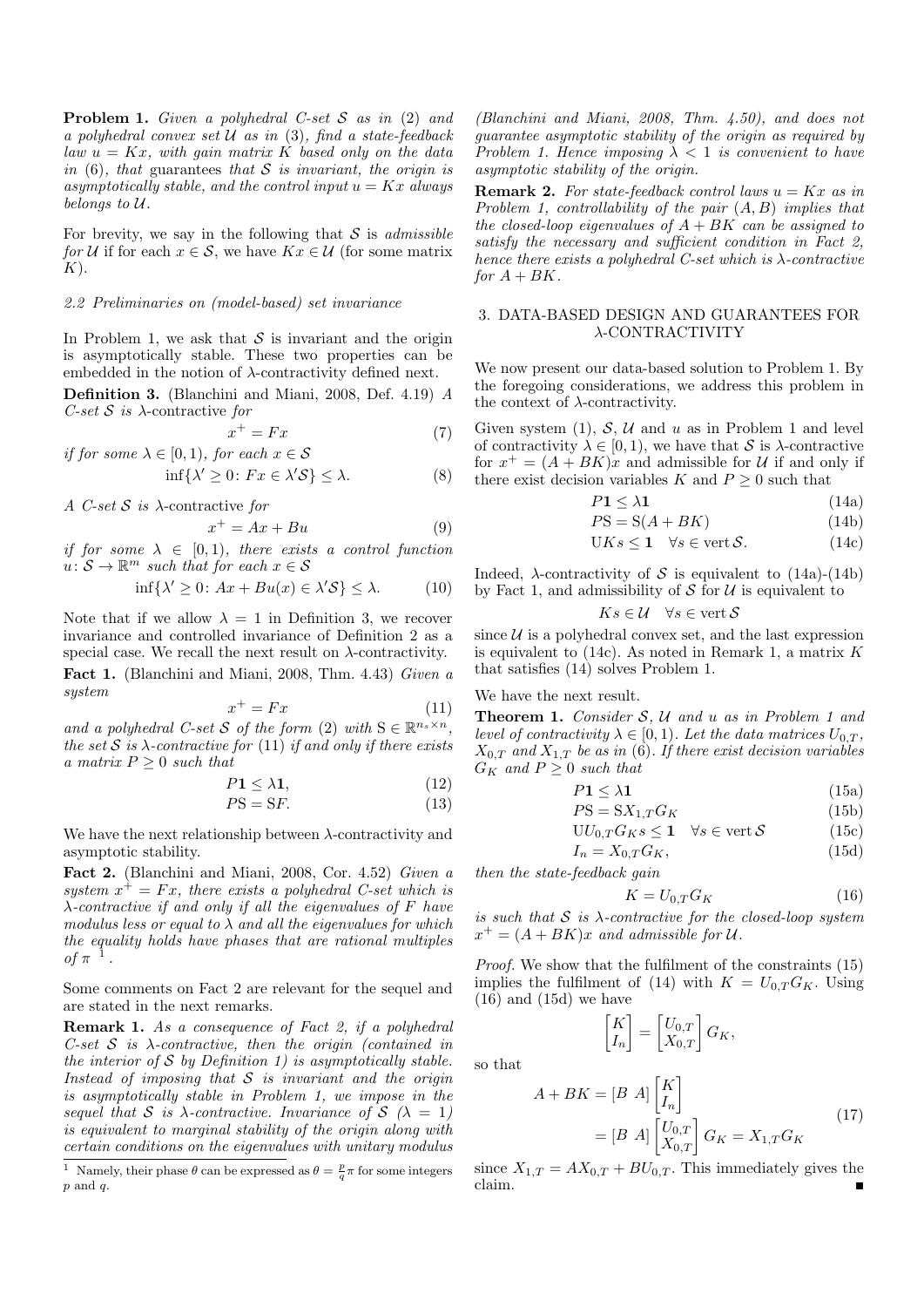Remark 3. We note that Theorem 1 corresponds to solving a linear program in the decision variables  $G_K$  and P, hence it is numerically appealing.

Compared with the case where the matrices A and B are known (cf. (14)), the data-driven solution of Theorem 1 only provides sufficient conditions for  $\lambda$ -contractivity. The reason is that we made no assumptions on the data used for designing the controller. Intuitively, if the data do not carry enough information on the plant dynamics, it might be impossible to get a data-based solution.

In the context of stabilization (with no state and/or input constraints), De Persis and Tesi (2019) shows conditions on the data which enable a data-based parametrization of all stabilizing state-feedback gains. van Waarde et al. (2019) considers the minimum amount of information on the data under which at least one stabilizing gain can be found from data. Here, we follow the reasoning of De Persis and Tesi (2019), which lends itself to a direct extension to the case of state and/or input constraints. In fact, if the data enable a parametrization of all stabilizing gains, then any controller that guarantees  $\lambda$ -contractivity will necessarily belong to the feasibility set of  $(15)$  since  $\lambda$ -contractivity is a stronger property than asymptotic stability, as shown in Fact 2.

The next result holds.

**Theorem 2.** Consider  $S$ ,  $U$  and  $u$  as in Problem 1 and level of contractivity  $\lambda \in [0,1)$ . Let the data matrices  $U_{0,T}$ ,  $X_{0,T}$  and  $X_{1,T}$  be as in (6). Assume further that the matrix

$$
\Theta := \begin{bmatrix} U_{0,T} \\ X_{0,T} \end{bmatrix} \tag{18}
$$

has full row rank. Then, there exists a controller K such that S is  $\lambda$ -contractive for  $x^+ = (A+BK)x$  and admissible for U if and only if there exist decision variables  $G_K$  and  $P \geq 0$  such that (15) holds. Moreover, any such controller can be expressed as in (16) for some  $G_K$  satisfying (15).

*Proof.* As justified below  $(14)$ , there exists a controller K such that S is  $\lambda$ -contractive for  $x^+ = (A + BK)x$  and admissible for U if and only if there exist K and  $P \geq 0$ such that  $(14)$  holds. Theorem 1 proves that if  $(15)-(16)$ hold, then  $(14)$  holds (sufficiency of the first part of the statement). On the other hand, if  $\Theta$  is full row rank, the identity

$$
\begin{bmatrix} K \\ I_n \end{bmatrix} = \Theta \, G_K \tag{19}
$$

can be solved for *arbitrary* K with respect to  $G_K$ , and by the same derivation as in (17), each solution  $G_K$  satisfies  $A + BK = X_{1,T} G_K$ . Thus, if (14) holds, then (15)-(16) hold (necessity of the first part of statement). Finally,  $(19)$ also implies that any such controller can be expressed as in (16) for some matrix  $G_K$  satisfying (15).

An interesting result related to the matrix  $\Theta$  in (18) is that if the system (1) is controllable, then one can always ensure that Θ has full row rank if the experimental data originate from exciting input signals. The result is simple and worth mentioning in Fact 3 below after some needed definitions.

**Definition 4.** Given a sequence  $z(0), z(1), \ldots \in \mathbb{R}^{\sigma}$ , we denote its Hankel matrix of depth  $t$  as

$$
Z_{i,t,N} := \begin{bmatrix} z(i) & z(i+1) & \cdots & z(i+N-1) \\ z(i+1) & z(i+2) & \cdots & z(i+N) \\ \vdots & \vdots & \ddots & \vdots \\ z(i+t-1) & z(i+t) & \cdots & z(i+t+N-2) \end{bmatrix}
$$

where  $i \in \mathbb{Z}$  and  $t, N \in \mathbb{N}$ . For  $t = 1$ , we denote its Hankel matrix<sup>2</sup> as  $Z_{i,N} := [z(i) \cdots z(i+N-1)].$ 

Definition 5. The signal  $z(0), \ldots, z(T-1) \in \mathbb{R}^{\sigma}$  is persistently exciting of order L if the matrix  $Z_{0,L,T-L+1}$ has full rank  $\sigma L$ .

Fact 3. (Willems et al., 2005, Cor. 2) Let system  $(1)$  be controllable. If the input sequence  $u_d(0), \ldots, u_d(T-1)$  is persistently exciting of order  $n + 1$  then the matrix  $\Theta$  has full row rank.

As shown in Fact 3, controllability of the system ensures that one can guarantee by design that  $\Theta$  has full row rank. Controllability is actually also important for enabling the existence of a controller achieving  $\lambda$ -contractivity. In fact, for a given  $S$ , a controller achieving  $\lambda$ -contractivity need not exist. In that case, one may use the same data and search for different sets  $S'$  with different shapes until the constraints in (15) become feasible. Controllability is beneficial in this respect because it ensures that a  $\lambda$ contractive C-set  $\mathcal{S}'$  exists, as pointed out in Remark 2. Alternatively, if one wants to design  $S'$ , the corresponding matrix S' becomes a decision variable and  $(15)$  becomes a bilinear program, as pointed out in (Blanchini, 1999, p. 1755)).

Remark 4. Compared to Wabersich and Zeilinger (2018), our approach considers unknown linear dynamics instead of known linear dynamics with unknown nonlinear term. On the other hand, under a rank condition on the data, our approach always determines a solution if there is one ( cf. Theorem 2) instead of providing ellipsoidal underapproximations of the original polyhedral set. Moreover, by approaching the problem in terms of  $\lambda$ -contractivity, our method does not involve switching between a given learning-based and a designed safe controller as in (Wabersich and Zeilinger, 2018, Eq. (2)), which may introduce undesired chattering.

## 3.1  $\lambda$ -contractivity and decay rate

As shown in Vassilaki et al. (1988), the function  $V: \mathcal{S} \to \mathbb{R}$ defined as

$$
V(x) := \max_{i \in \{1, \dots, n_s\}} |\mathcal{S}^{(i)} x|
$$
 (20)

is a polyhedral Lyapunov function for the closed-loop dynamics  $x^+ = (A + BK)x$  constrained on the set S, and ensures that the origin is asymptotically stable. Indeed, V satisfies the following properties:

(i)  $V(x) \geq 0$  for all  $x \in S$ , and  $V(x) = 0$  if and only if  $x=0^{\degree 3}$ ,

(ii) it holds that

<sup>&</sup>lt;sup>2</sup> By Definition 4, the data matrices  $U_{0,T}$ ,  $X_{0,T}$  and  $X_{1,T}$  in (6) are precisely the Hankel matrices of depth 1 of the input and (shifted) state sequences.

 $3 \ V(x) = 0$  if and only if  $Sx = 0$ , whose only solution is  $x = 0$ because S has rank  $n$  due to the C-set  $S$  being bounded. Indeed, if S had not rank  $n$ , the nullspace of S would contain at least one nonzero vector  $\bar{x} \neq 0$  satisfying  $S\bar{x} = 0$ , so that  $S(M\bar{x}) = 0$  would also hold for an arbitrarily large M. But then  $S(M\bar{x}) \leq 1$  and  $M\bar{x} \in \mathcal{S}$ , contradicting boundedness of S.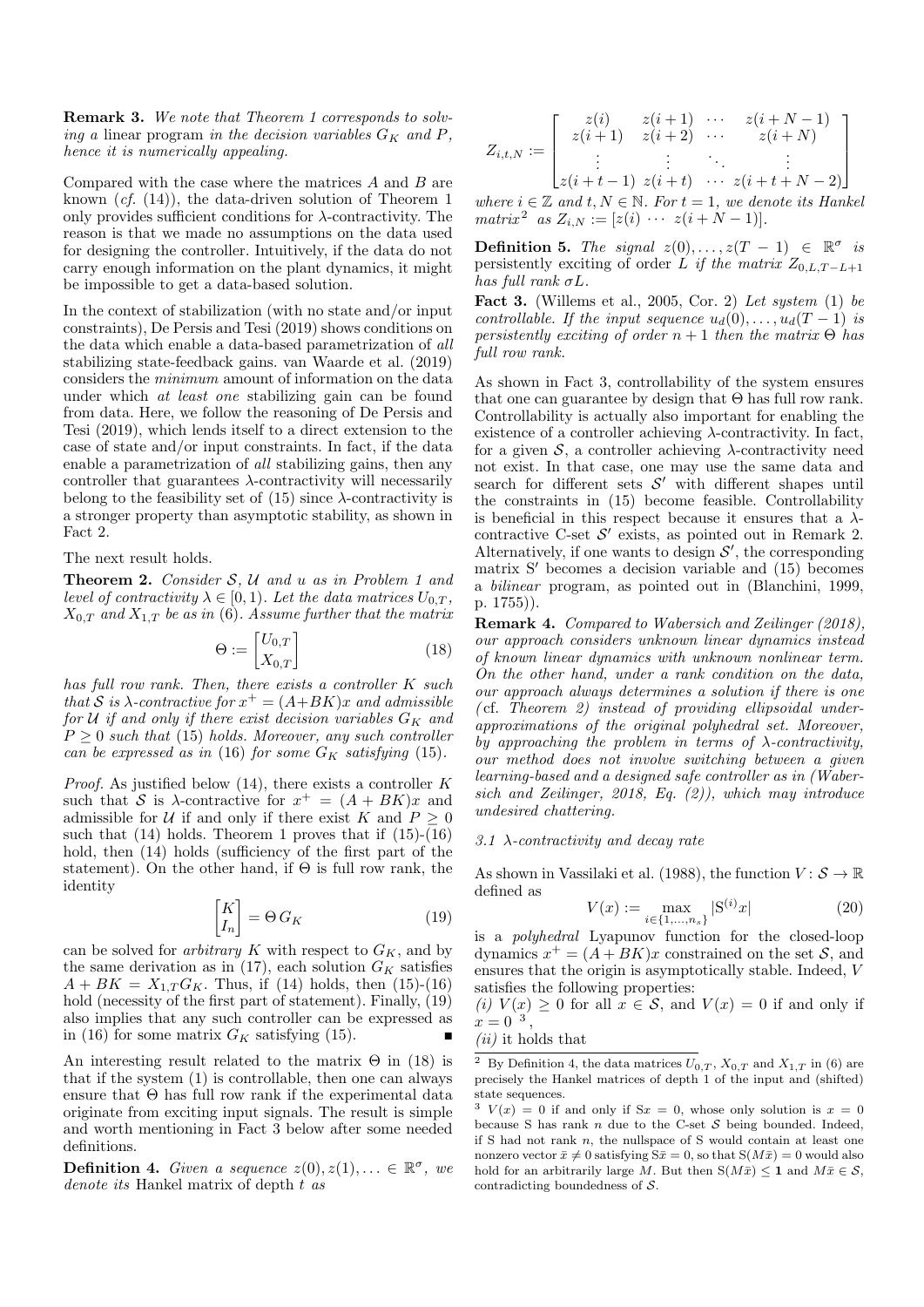$$
V(x^+) := \max_{i \in \{1, \dots, n_s\}} |S^{(i)}x^+| = \max_{i \in \{1, \dots, n_s\}} |S^{(i)}(A + BK)x|
$$
  

$$
\stackrel{(14b)}{=} \max_{i \in \{1, \dots, n_s\}} \left| \sum_{j=1}^n p_{ij} S^{(j)} x \right| \le \max_{i \in \{1, \dots, n_s\}} \sum_{j=1}^n |p_{ij}| |S^{(j)}x|
$$

$$
\stackrel{(20)}{\leq} \max_{i \in \{1, \dots, n_s\}} V(x) \sum_{j=1}^n |p_{ij}| \stackrel{P \geq 0, (14a)}{\leq} \lambda V(x). \tag{21}
$$

Properties  $(i)$  and  $(ii)$  imply asymptotic stability of the origin. In view of (21), the level of contractivity  $\lambda$  is also the decay rate of the Lyapunov function  $V$ , and it is thus of interest to minimize  $\lambda \in [0, 1)$  as proposed for instance in Vassilaki et al. (1988). It is straightforward to do this based only on data, as shown in the next result.

Corollary 1. Consider the same setting as in Theorem 1. If there exist decision variables  $\lambda$ ,  $G_K$  and  $P \geq 0$  solving min  $\lambda$ 

such that 
$$
0 \le \lambda < 1
$$
 and (15) holds, (22)

the controller K as in (16) ensures that S is  $\lambda$ -contractive for  $x^+ = (A + BK)x$  and admissible for U.

The decision variables  $\lambda$ ,  $G_K$  and P enter (22) in a linear fashion. Hence, (22) still corresponds to a linear program and can then be solved efficiently.

# 4. ROBUST DESIGN FOR NOISY DATA

In this section we present some preliminary result for the more realistic setting of noisy data. To this end, we consider a system of the form

$$
x^+ = Ax + Bu + d,\t\t(23)
$$

where  $d \in \mathcal{D} \subset \mathbb{R}^n$  and  $\mathcal{D}$  is a polyhedral C-set represented through convex combinations of its  $n_d$  vertices  $d^{(1)}, \ldots, d^{(n_d)} \in \mathbb{R}^n$  as

$$
\mathcal{D} := \left\{ \sum_{i=1}^{n_d} \alpha_i d^{(i)} \colon \mathbf{1}^\top \alpha = 1, \alpha \ge 0 \right\}.
$$
 (24)

The disturbance affects both the data and the invariance properties of (23). As for the data, the experiment involves the quantities in (6) and, additionally, the unknown sequence  $d_d(0), \ldots, d_d(T-1)$  of disturbances, organized as

$$
D_{0,T} := [d_d(0) \dots d_d(T-1)].
$$
 (25)

The overall data in (25) and (6) satisfy then from (23) that

$$
X_{1,T} = AX_{0,T} + BU_{0,T} + D_{0,T}
$$
  
=  $[B \ A] \begin{bmatrix} U_{0,T} \\ X_{0,T} \end{bmatrix} + D_{0,T}.$  (26)

As for the invariance properties, we consider accordingly the next robust version of Definition 2.

**Definition 6.** (Blanchini, 1990, Def. 2.1) A set  $S$  is robustly invariant with respect to  $\mathcal D$  for

$$
x^+ = Fx + d \tag{27}
$$

if for each initial condition  $x(0) \in S$  and each disturbance d satisfying  $d(t) \in \mathcal{D}$  for all  $t \geq 0$ , the corresponding solution to (27) satisfies  $x(t) \in S$  for all  $t \geq 0$ .

In this section we consider a slightly different setting than the rest of the paper, that is, guaranteeing that  $S$  is robustly invariant w.r.t. D for the closed-loop system and is admissible for  $U$ , in the presence of noisy data. We recall the next instrumental result.

Fact 4. (Blanchini, 1990, Thm. 2.1) Let S and D be Csets. The set S is robustly invariant w.r.t.  $\mathcal D$  for (27) if and only if for each  $s \in \text{vert } \mathcal{S}$  and each  $w \in \text{vert } \mathcal{D}$ ,  $Fs + w \in \mathcal{S}.$ 

This fact allows us to conclude that given the system in (23) and for  $S$  and  $U$  and u as in Problem 1 and the C-set  $\mathcal D$  in (24),  $\mathcal S$  is

(a) robustly invariant w.r.t. D for  $x^+ = (A + BK)x + d$ , (b) admissible for  $U$ 

if and only if there exists a decision variable  $K$  such that

$$
S((A+BK)s+w) \le 1 \quad \forall s \in \text{vert } S, \forall w \in \text{vert } \mathcal{D} \quad (28a)
$$
  
 
$$
UKs \le 1 \qquad \forall s \in \text{vert } S. \tag{28b}
$$

Let us apply to (28) the same approach as in Section 3 in light of the new dynamics in (26). If there exists a decision variable  $G_K$  such that

$$
S((X_{1,T} - D_{0,T})G_K s + w) \le 1 \quad \forall s \in \text{vert } \mathcal{S}, \forall w \in \text{vert } \mathcal{D}
$$
\n(29a)

$$
UU_{0,T}G_Ks \le 1 \t\t \forall s \in \text{vert } S \t (29b)
$$
  

$$
I_n = X_{0,T}G_K,
$$
 (29c)

then the state-feedback gain  $K = U_{0,T} G_K$  would ensure for S its desired properties  $(a)$ – $(b)$  above. In particular, (29a) follows from

$$
A + BK = [B \ A] \begin{bmatrix} K \\ I_n \end{bmatrix}
$$
  
=  $[B \ A] \begin{bmatrix} U_{0,T} \\ X_{0,T} \end{bmatrix} G_K = (X_{1,T} - D_{0,T}) G_K$ 

where the last equality uses the new dynamics in (26). However, the disturbance sequence leading to  $D_{0,T}$  in (29a) is unknown. A possible way of overcoming this issue is to ask conservatively that (29a) be satisfied for all the possible sequences of the disturbance  $d_d(0), \ldots, d_d(T-1)$ as long as each  $d_d(0), \ldots, d_d(T-1)$  belongs to  $\mathcal D$ . To this end, define for  $j \in \mathbb{N}_T$  and  $i \in \mathbb{N}_{n_d}$  the matrix  $\delta_{ji} \in \mathbb{R}^{n \times T}$ being zero except for its j-th column equal to  $Td^{(i)}$ , i.e.,

$$
\delta_{ji} := \left[ \underbrace{0}_{1\text{-st},} \mid \ldots \mid \underbrace{Td^{(i)}}_{j\text{-th},} \mid \ldots \mid \underbrace{0}_{T\text{-th column}} \right].
$$

The reason for the dependence on  $T$  in the j-th column of  $\delta_{ji}$  becomes clear in the proof of our next result.

**Proposition 1.** Consider  $S$ ,  $U$  and  $u$  as in Problem 1, the disturbance d belonging to the C-set  $D$  in (24), and let the data matrices  $U_{0,T}$ ,  $X_{0,T}$ ,  $X_{1,T}$  and  $D_{0,T}$  be as in (6) and (25). If there exists a decision variable  $G_K$  such that<br> $S((X_1 \tau - \delta_{ii})(G_{K} s + w) \leq 1$  $S = \frac{\delta}{\delta}$ . $|G_{rr} s + w| < 1$ 

$$
\forall s \in \text{vert } \mathcal{S}, \forall w \in \text{vert } \mathcal{D}, \forall i \in \mathbb{N}_T, \forall i \in \mathbb{N}_n, (30a)
$$

$$
\forall s \in \text{vert } \mathcal{S}, \forall w \in \text{vert } D, \forall j \in \mathbb{N}_T, \forall i \in \mathbb{N}_{n_d} \quad (30a)
$$
  
 
$$
\forall s \in \text{vert } \mathcal{S} \qquad (30b)
$$

$$
I_n = X_{0,T}G_K, \tag{300}
$$
\n
$$
I_n = X_{0,T}G_K, \tag{301}
$$

then the state-feedback gain

$$
K = U_{0,T} G_K
$$

is such that S is robustly invariant w.r.t. D for  $x^+ = (A +$  $BK)x + d$  and admissible for U.

Proof. The statement is proven if we show that (30a) implies that (29a) is verified for all possible  $D_{0,T}$  because (29) implies that (28) holds (with the same arguments as in the proof of Theorem 1), and (28) guarantees the statement.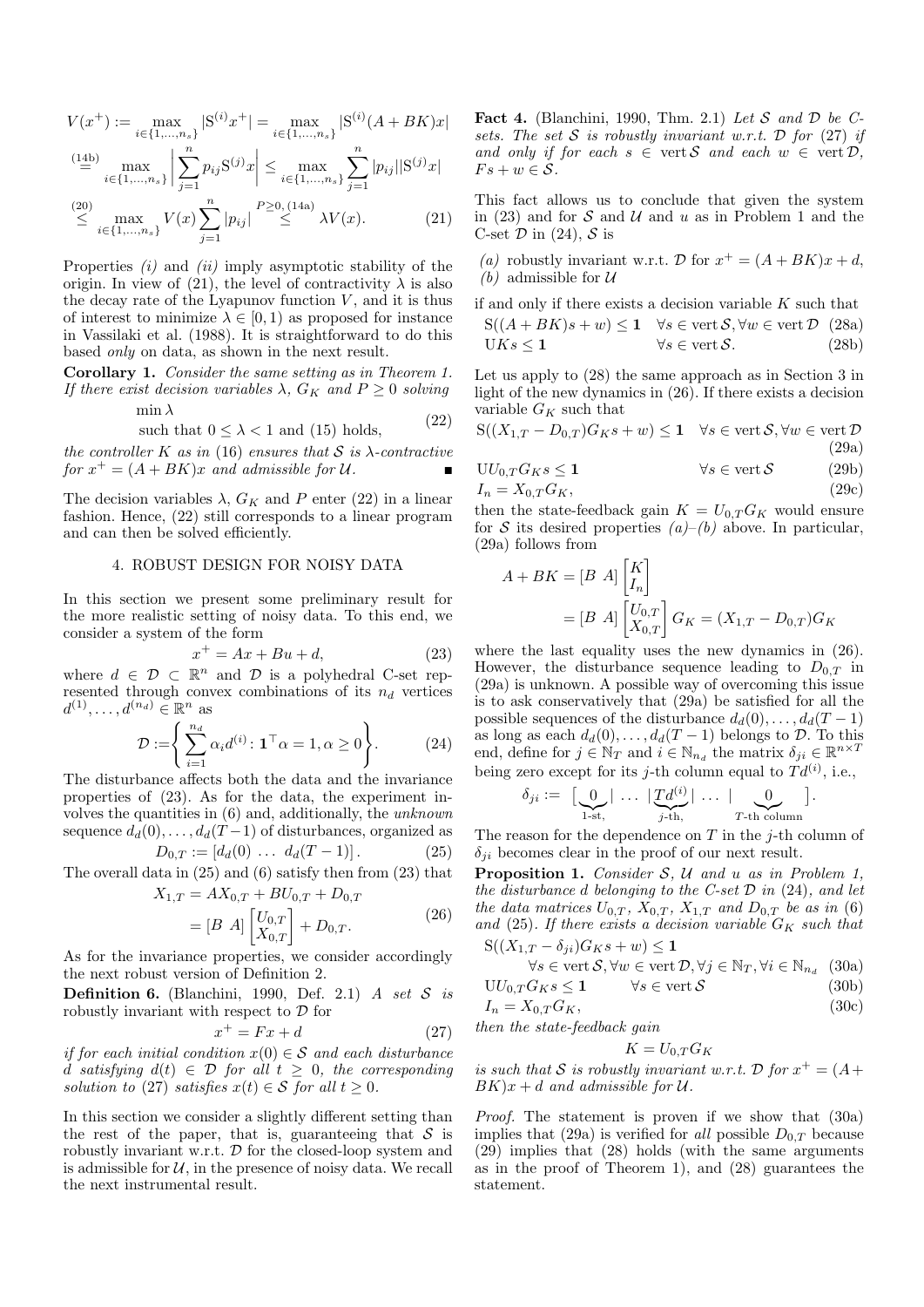Since each column of  $D_{0,T}$  belongs to the C-set  $\mathcal D$  in (24),  $D_{0,T}$  can be written as

$$
D_{0,T} = \left[ \sum_{i=1}^{n_d} \alpha_{1,i} d^{(i)} \Big| \cdots \Big| \sum_{i=1}^{n_d} \alpha_{T,i} d^{(i)} \right]
$$

where the vectors  $\alpha_1, \ldots, \alpha_T$  satisfy  $\mathbf{1}^\top \alpha_1 = 1$  and  $\alpha_1 \geq 0$ ,  $\ldots$ ,  $\mathbf{1}^{\top} \alpha_T = 1$  and  $\alpha_T \geq 0$ . Consider in the rest of the proof arbitrary  $s \in \text{vert } \mathcal{S}$  and  $w \in \text{vert } \mathcal{D}$ . (30a) implies that for such s and w and for each  $j \in \mathbb{N}_T$  and  $i \in \mathbb{N}_{n_d}$ ,

$$
\frac{\alpha_{j,i}}{T} SX_{1,T} G_K s - \frac{\alpha_{j,i}}{T} S \delta_{ji} G_K s + \frac{\alpha_{j,i}}{T} Sw \le \frac{\alpha_{j,i}}{T} 1 \quad (31)
$$

because each  $\alpha_{j,i} \geq 0$ . (31) implies that the summation over all  $i \in \mathbb{N}_{n_d}$  holds as well, i.e., for each  $j \in \mathbb{N}_T$ 

$$
\frac{1}{T}SX_{1,T}G_{K}s - \frac{1}{T}S\left[0\right] \cdots \left|\sum_{i=1}^{n_d} \alpha_{j,i}Td^{(i)}\right| \cdots \left|0\right]G_{K}s
$$

$$
+ \frac{1}{T}Sw \leq \frac{1}{T}\mathbf{1}.
$$
 (32)

(32) implies that the summation over all  $j \in \mathbb{N}_T$  holds as well, i.e.,

$$
SX_{1,T}G_Ks - S\left[\sum_{i=1}^{n_d} \alpha_{1,i} d^{(i)} \Big| \cdots \Big| \sum_{i=1}^{n_d} \alpha_{T,i} d^{(i)}\right] G_Ks + Sw \le 1
$$

so (29a) holds indeed, which was the implication needed to complete the proof.

Proposition 1 is a preliminary result due to the conservatism of replacing the constraints in (29a) (where  $D_{0,T}$  is unknown) with  $n_dT$  as many such constraints in (30a). On the other hand, Proposition 1 still corresponds to solving a linear program in the decision variable  $G_K$ .

## 5. NUMERICAL EXAMPLE

In this section we illustrate the results of Section 3 through an example taken from Vassilaki et al. (1988).

The sets  $S$  in (2) and  $U$  in (3) are determined by the next matrices S and U:

$$
S := \begin{bmatrix} 1/5 & 2/5 \\ -1/5 & -2/5 \\ -3/20 & 1/5 \\ 3/20 & -1/5 \end{bmatrix}, \quad U := \begin{bmatrix} 1/7 \\ -1/7 \end{bmatrix}, \quad (33)
$$

so that the set  $S$  corresponds to the quadrilateral in a green, solid line in Figure 2, while the set  $U$  corresponds to the condition  $-7 \le u \le 7$ . The level of contractivity is selected as  $\lambda = 0.84$ .

The data are collected from an open-loop experiment as in Figure 1, where  $u$  is the realization of a random variable uniformly distributed on  $[-1, 1]$ , and show that the underlying linear system is unstable. The matrices A and B generating these data are

$$
A := \begin{bmatrix} 4/5 & 1/2 \\ -2/5 & 6/5 \end{bmatrix}, \quad B := \begin{bmatrix} 0 \\ 1 \end{bmatrix}, \tag{34}
$$

and are reported only for illustrative purposes, because our solution relies only on the collected data, as per Theorem 1.

**Remark 5.** Full row rank of  $\Theta$  in (18) can be checked from data. However, this condition holds by Fact 3 if  $(A, B)$  is controllable and the input sequence is persistently



Fig. 1. Input and state sequences of data as in (6), with  $T=20$ .



Fig. 2. Sets S and U given as in (33) and  $\lambda = 0.84$ . (Top) Solutions arising from the state feedback law  $u = Kx$  (see (35)) designed based on data (orange), and from  $u = K_{A,B}x$  (see (36)) based on the classical model-based approach (blue), set  $S$  (green, solid) and the sets  $\lambda S$ ,  $\lambda^2 S$ ,  $\lambda^3 S$ , ... (green, dotted). (Bottom) Control signal  $u$  corresponding to the solutions in orange and blue depicted on top. The control signal satisfies the constraints given by  $U$ .

exciting of order  $n + 1$ . As noted in (De Persis and Tesi, 2019,  $\S$  II.A), persistence of excitation (see Definition 5) poses a mild necessary condition on the number of samples, i.e.,  $T \ge (m+1)n + m = 5$  in the considered case.

The linear optimization problem in Theorem 1 is solved in the variables  $G_K$  and P, and the resulting K in (16) is

$$
K = [0.420 - 0.610]. \tag{35}
$$

Only for illustrative purposes, we also solve the problem in (14) and obtain a gain matrix

$$
K_{A,B} = [0.313 - 0.671]. \tag{36}
$$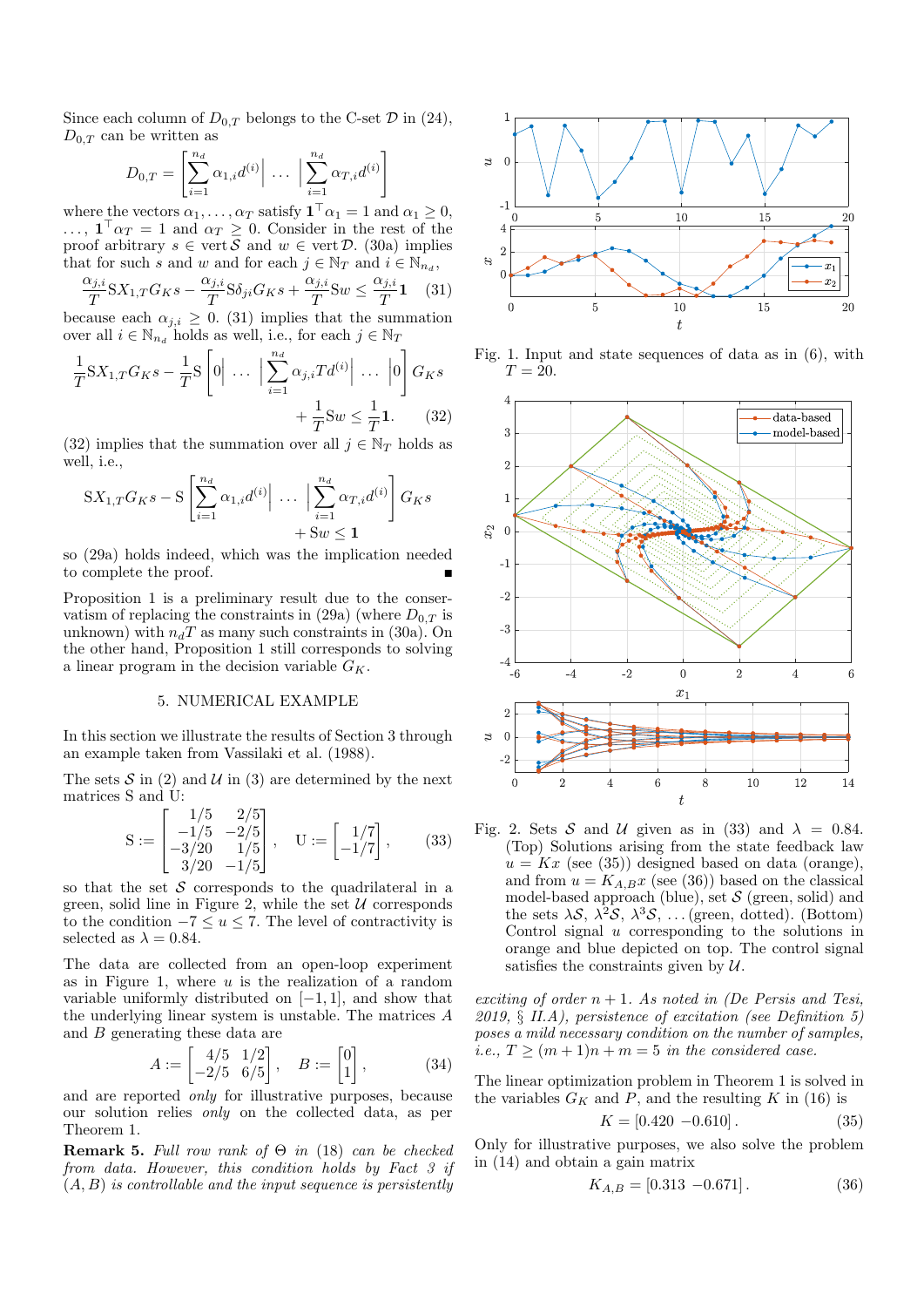

Fig. 3. See the caption of Figure 2 for the illustration convention of the quantities in this figure, which correspond to  $\lambda = 0.758$  minimized as in Corollary 1.

The solutions resulting from simulating the system with state feedback law  $u = Kx$  (our data-based solution) and  $u = K_{A,B}x$  (the model-based solution) are in Figure 2 and show that Problem 1 is solved.

As an alternative to solving the feasibility problem in Theorem 1, we solve the minimization problem in Corollary 1 using the same data. In this case we obtain  $\lambda = 0.758$  and  $K = K_{A,B} = [0.379 - 0.692]$  and the resulting solutions are in Fig. 3.

Some comments on the results corresponding to Figures 2 and 3 can be made. Because  $\Theta$  in (18) has full row rank, feasibility of conditions  $(14)$  in the variables K and P is equivalent to feasibility of conditions (15) in the variables  $G_K$  and P by Theorem 2. In general, the two feasibility problems yield different solutions as in Figure 2, e.g., due to different initializations of the decision variables. However, since feasible linear programs have a global minimum, minimizing  $\lambda$  under (14) or (15) yields the same value for  $\lambda$ . Moreover, minimizing  $\lambda$  reduces the size of the feasibility set (due to the constraints  $P \geq 0$  and  $P1 \leq \lambda$ 1), which leads in this case to the fact that the minimizers  $G_K$ and  $P$  under the conditions in  $(15)$  yield the same feedback gain as the minimizers  $K$  and  $\overline{P}$  under the conditions in (14).

## 6. CONCLUSIONS

This paper proposes a data-based solution for designing a controller enforcing that a given polyhedral C-set for the state is  $\lambda$ -contractive (hence, invariant) and given polyhedral convex constraints on the control are satisfied. With respect to classical approaches from set-invariance, we show that the data-based solution still arises from a numerically-efficient linear program, and that, under a rank condition on the collected data, the data-based solution is feasible if and only if the model-based solution is feasible. The level of  $\lambda$ -contractivity is guaranteed based on the data. Our main results are given for the nominal case when the input and state data are not affected by noise and a preliminary result is given for noisy data.

## REFERENCES

- Baggio, G., Katewa, V., and Pasqualetti, F. (2019). Datadriven minimum-energy controls for linear systems. IEEE Control Systems Letters, 3, 589–594.
- Battistelli, G., Mari, D., Selvi, D., and Tesi, P. (2018). Direct control design via controller unfalsification. International Journal of Robust and Nonlinear Control, 28, 3694–3712.
- Berberich, J., Köhler, J., Müller, M., and Allgöwer, F. (2019a). Data-driven model predictive control with stability and robustness guarantees. arXiv preprint arXiv:1906.04679, June 2019.
- Berberich, J., Romer, A., Scherer, C.W., and Allgöwer, F. (2019b). Robust data-driven state-feedback design. arXiv preprint arXiv:1909.04314, September 2019.
- Blanchini, F. (1990). Feedback control for linear timeinvariant systems with state and control bounds in the presence of disturbances. IEEE Trans. Automat. Contr., 35(11), 1231–1234.
- Blanchini, F. (1999). Set invariance in control. Automatica, 35(11), 1747–1767.
- Blanchini, F. and Miani, S. (2008). Set-theoretic methods in control. Springer, 2nd edition.
- Campi, M.C., Lecchini, A., and Savaresi, S.M. (2002). Virtual reference feedback tuning: a direct method for the design of feedback controllers. Automatica, 38(8), 1337–1346.
- Coulson, J., Lygeros, J., and Dörfler, F. (2019). Dataenabled predictive control: in the shallows of the DeePC. In European Control Conference, 307–312.
- Dai, T. and Sznaier, M. (2018). A moments based approach to designing MIMO data driven controllers for switched systems. In 57th IEEE Conference on Decision and Control.
- De Persis, C. and Tesi, P. (2019). Formulas for data-driven control: Stabilization, optimality and robustness. arXiv preprint arXiv:1903.06842, March 2019.
- Formentin, S., Karimi, A., and Savaresi, S. (2013). Optimal input design for direct data-driven tuning of modelreference controllers. Automatica, 49, 1874–1882.
- Garcia, J. and Fernández, F. (2015). A comprehensive survey on safe reinforcement learning. Journal of Machine Learning Research, 16, 1437–1480.
- Gonçalves da Silva, G.R., Bazanella, A., Lorenzini, C., and Campestrini, L. (2019). Data-driven LQR control design. IEEE Control Systems Letters, 3, 180–185.
- Gutman, P.O. and Cwikel, M. (1986). Admissible sets and feedback control for discrete-time linear dynamical systems with bounded controls and states. IEEE Trans. Automat. Contr., 31(4), 373–376.
- Hjalmarsson, H., Gevers, M., Gunnarsson, S., and Lequin, O. (1998). Iterative feedback tuning: theory and applications. IEEE Control Systems Magazine, 18(4), 26–41.
- Karimi, A., Mišković, L., and Bonvin, D. (2004). Iterative correlation-based controller tuning. Int. Journal of Adaptive Control and Signal Processing, 18(8), 645–664.